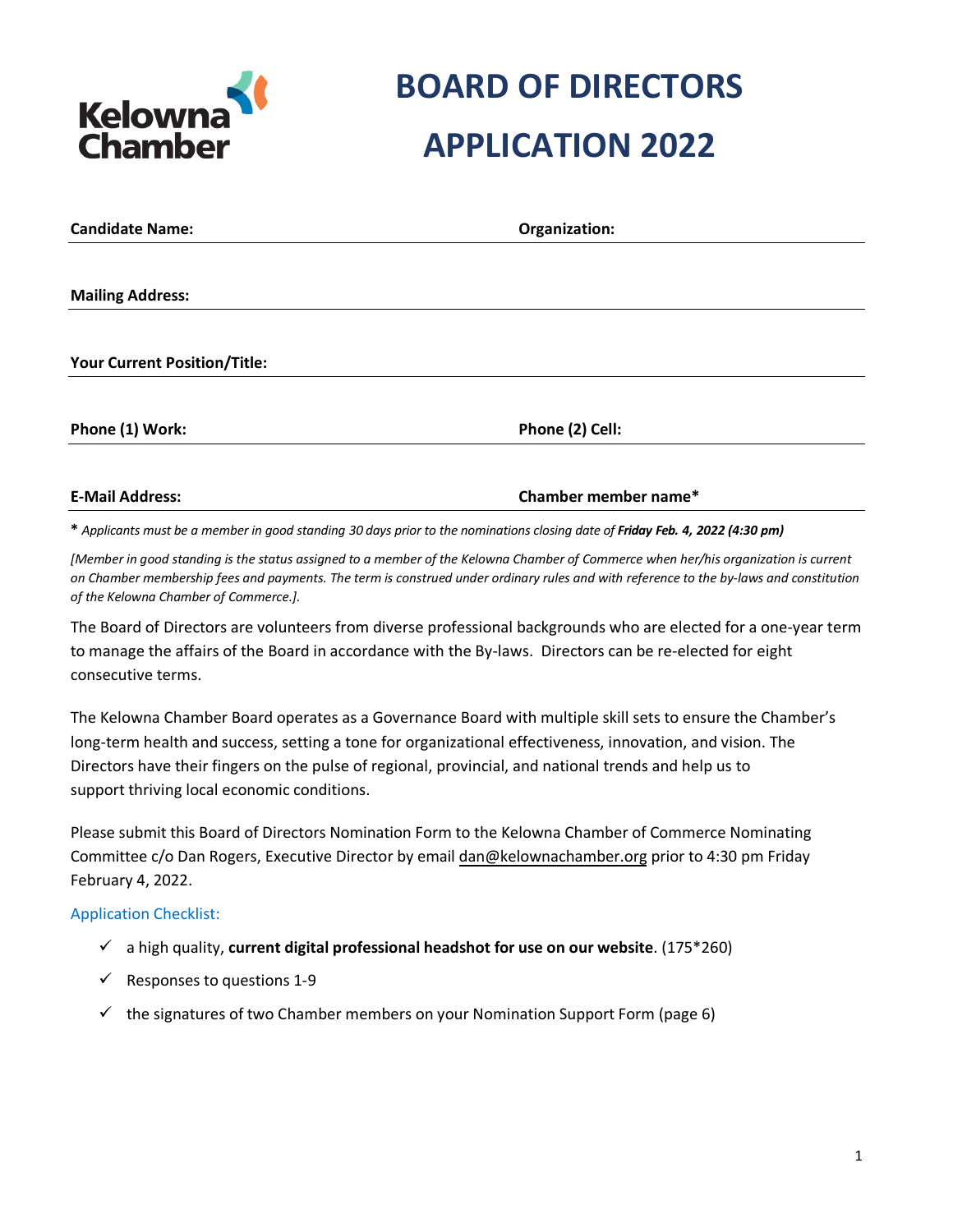

### **CANDIDATE INFORMATION**

### **Briefly describe yourself under the following headings to a maximum of 250 words in each section**:

Typescript only, please; handwritten applications will not be accepted. Format must be in MS Word, not PDF.

*\*\** The information requested below (#1-3) will appear on the Chamber's website as part of your Candidate profile, along with the headshot photo requested on page 1.

**\*\*1. Why do you want to be a board member with the Kelowna Chamber?**

**\*\*2. Please detail your experience in the areas of Leadership, Communication, Community Involvement, and Business Planning (finance, strategic and long-term planning).**

**\*\*3. Have you volunteered with the Kelowna Chamber of Commerce before?**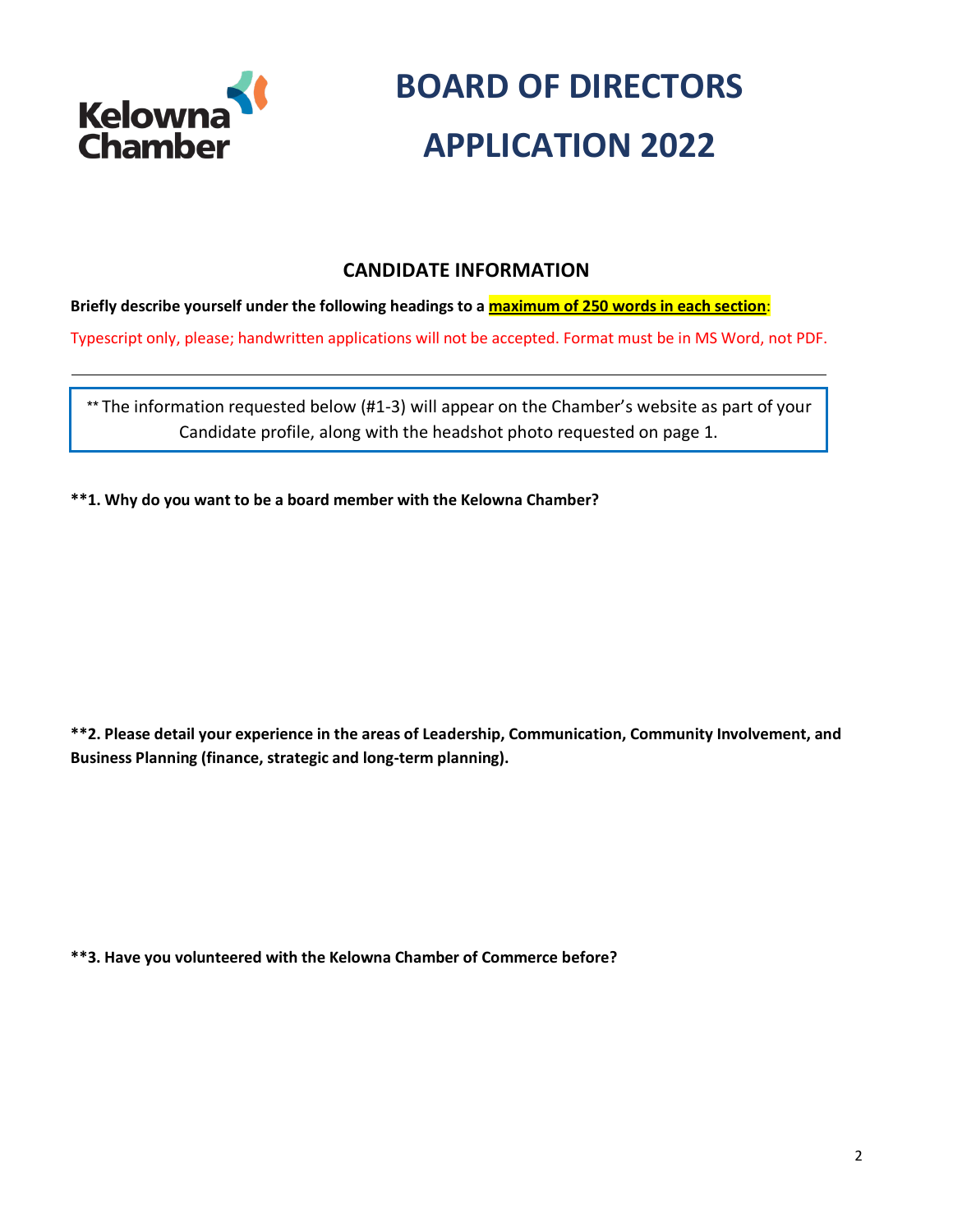

Answers to questions #4-9 are for Chamber internal review purposes only.

**4. List any other association memberships and/or community connections**

**5. List any previous Board of Directors experience**

**6. Please detail any experience you may have had dealing with business, political and social matters beyond those areas listed above.**

**7. Do you anticipate any conflicts in attending Board meetings at 7:30 am the fourth Thursday of each month?**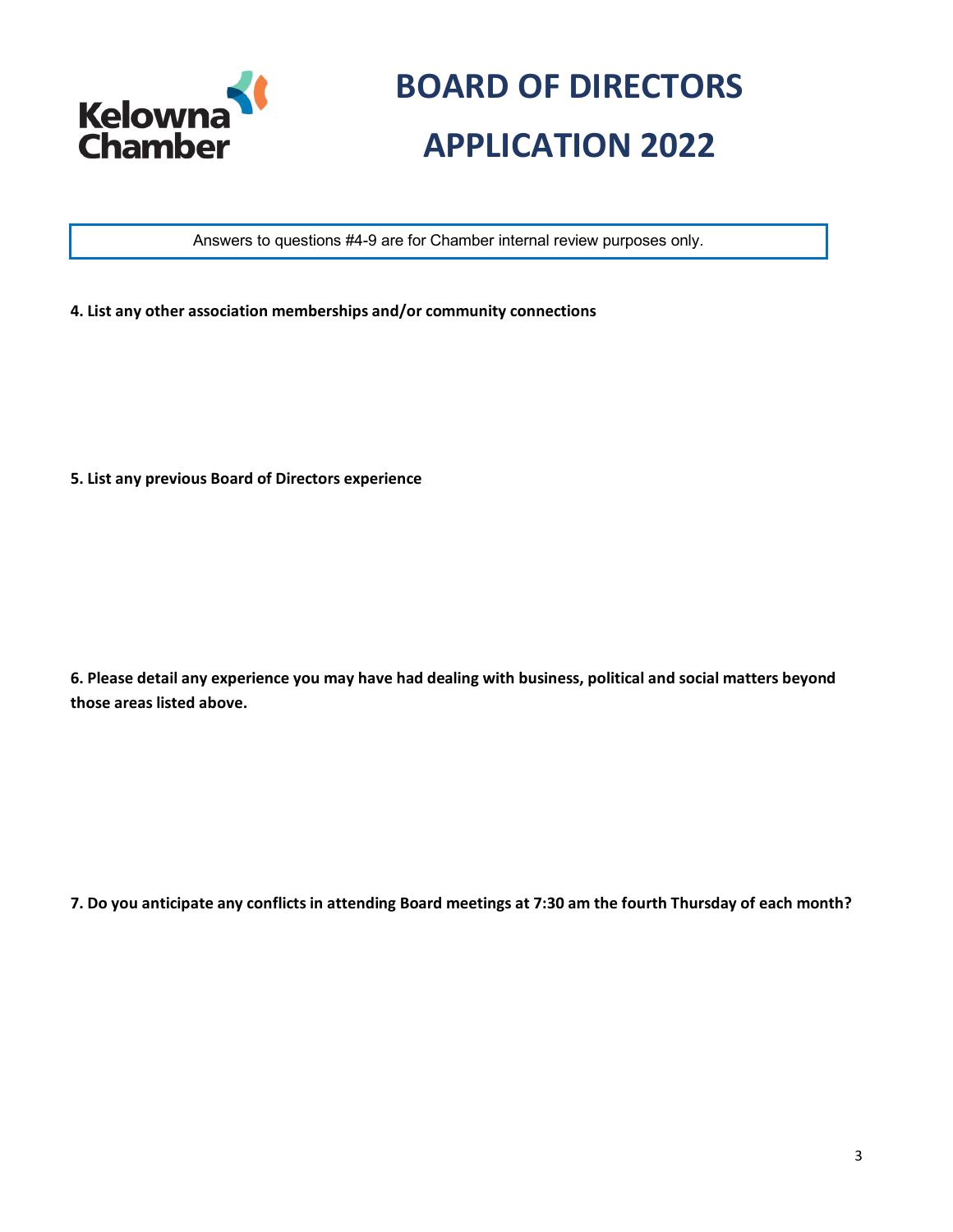

| 8. | Please rate your experience from 1-4 in the following with 1 being low |                         |                |                |                |
|----|------------------------------------------------------------------------|-------------------------|----------------|----------------|----------------|
|    | experience and 4 being extensive experience:                           | <b>Extensive</b><br>Low |                |                |                |
|    | Management                                                             | $\mathbf{1}$            | $\overline{2}$ | $\mathbf{3}$   | 4              |
|    | <b>Strategic Planning</b>                                              | $\mathbf{1}$            | $2^{\circ}$    | $\overline{3}$ | 4              |
|    | <b>Health Care</b>                                                     | $\mathbf{1}$            | $2^{\circ}$    | $\overline{3}$ | $\overline{a}$ |
|    | <b>Human Resources</b>                                                 | $\mathbf{1}$            | $2^{\circ}$    | $\overline{3}$ | 4              |
|    | Construction                                                           | $\mathbf{1}$            | $\overline{2}$ | $\overline{3}$ | $\overline{4}$ |
|    | Accounting/Finance                                                     | $\mathbf{1}$            | $2^{\circ}$    | 3              | 4              |
|    | Marketing                                                              | $\mathbf{1}$            | $2^{\circ}$    | $\overline{3}$ | 4              |
|    | Aerospace                                                              | $\mathbf{1}$            | $2^{\circ}$    | $\overline{3}$ | $\overline{4}$ |
|    | <b>Communications/Public Relations</b>                                 | $\mathbf{1}$            | $2^{\circ}$    | 3              | $\overline{4}$ |
|    | Technology                                                             | $\mathbf{1}$            | $2^{\circ}$    | $\overline{3}$ | $\overline{4}$ |
|    | Policy Advocacy/Government Relations                                   | $\mathbf{1}$            | $2^{\circ}$    | $\overline{3}$ | $\overline{4}$ |
|    | <b>International Trade</b>                                             | $\mathbf{1}$            | $2^{\circ}$    | $\overline{3}$ | 4              |
|    | <b>Business Programs/Events</b>                                        | $\mathbf{1}$            | $2^{\circ}$    | $\overline{3}$ | $\overline{4}$ |
|    | <b>Business Development</b>                                            | 1                       | $\overline{2}$ | $\overline{3}$ | 4              |

### **9. Choose a business sector that best reflects where you work (Mark your choice with an X)**

| Small- & Medium-sized business                                                                                                                                                                                                 | Large business or industry      |
|--------------------------------------------------------------------------------------------------------------------------------------------------------------------------------------------------------------------------------|---------------------------------|
| Agri-Business                                                                                                                                                                                                                  | Tourism                         |
| Arts & Culture                                                                                                                                                                                                                 | Social profit or Not-for-Profit |
| Technology                                                                                                                                                                                                                     | Marketing/Communications        |
| Professional Business Service (Expand) [19] The Contract of the Contract of the Contract of the Contract of the Contract of the Contract of the Contract of the Contract of the Contract of the Contract of the Contract of th |                                 |
| Other (Expand)                                                                                                                                                                                                                 |                                 |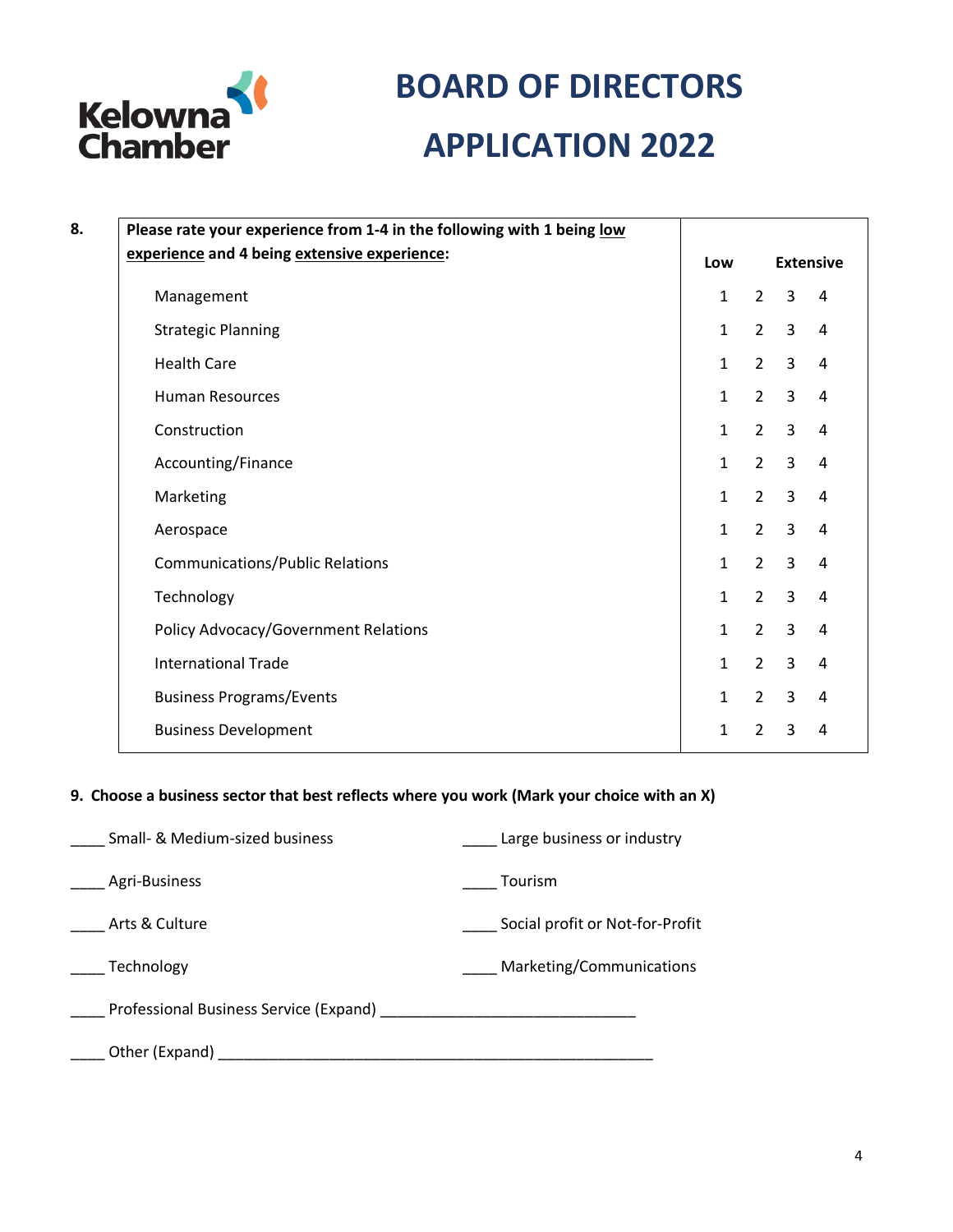

### **EXPECTATIONS FOR BOARD MEMBERS**

It is critical that potential Board members understand the expectations required for them to serve successfully in this role. It is also vital that their employer supports the time and potential costs associated with fulfilling these expectations.

### **Please read and consider the following List of Expectations:**

- Adhere to all policies of the Chamber Board.
- Declare any conflicts of interest.
- Have the support of their employer to hold the position of Director.
- Attend nine (9) Board meetings per year (out of ten).
- Exercise best efforts to attend the signature events held by Kelowna Chamber of Commerce (Business Excellence Awards, Golf Tournament, Annual General Meeting, and the Board's Annual Retreat)
- Often on short notice, politicians and dignitaries will offer to meet with Chamber Directors. Make best efforts to attend such events.
- Participate in committee work to advance the Chamber's mission and strategic priorities.
- Assist with efforts to help the Chamber grow. For example, identify and introduce potential new members, or invite a non-member to a Chamber event.
- Consider holding a position on the Executive Committee, including the position of Chair.

#### **Which committee most interests you? All committees have staff support.**

Please prioritize by numbering the appropriate committees. (1,2,3,4,5)

**Member Care Committee** – this committee evaluates membership value and identifies opportunities to increase member benefits**.**

**Policy Advisory Committee** - consults with business groups to form provincial and federal advocacy policies and communicates with all levels of government to advance members' and current economic issues.

**Governance Committee** – develops and reviews policy relating to governance and best practices.

**Equity and Inclusion Committee** – develops policy related to advancing equity across the organization.

**Finance Committee** – provides oversight on the organizations finances and develops financial policies that are in the best interests of the Kelowna Chamber of Commerce and its members.

The answers and information I have provided in this application are true. I have read the List of Expectations of a Kelowna Chamber of Commerce Director and can commit to honour those expectations.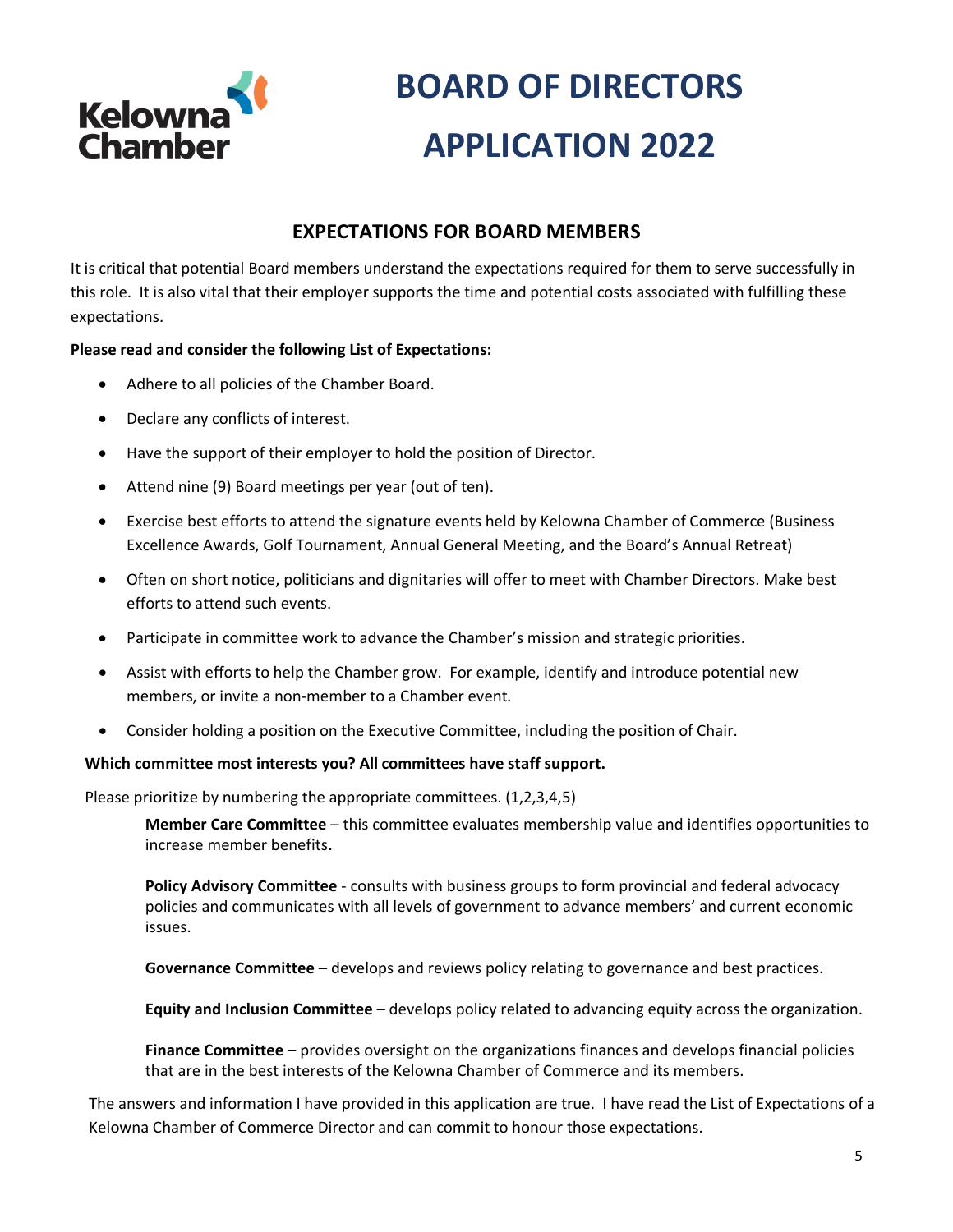

\_\_\_\_\_\_\_\_\_\_\_\_\_\_\_\_\_\_\_\_\_\_\_\_\_\_\_\_\_\_\_\_\_\_

\_\_\_\_\_\_\_\_\_\_\_\_\_\_\_\_\_\_\_\_\_\_\_\_\_\_\_\_\_\_\_\_\_\_

# **BOARD OF DIRECTORS APPLICATION 2022**

In submitting this form, I agree to my details being used for the purposes of The Kelowna Chamber of Commerce Board of Directors nomination process. My name, photo, and answers to questions #1-#3 will be made public.

The balance of the information will only be accessed by necessary Kelowna Chamber of Commerce Nominating Committee members. I understand my data will be held securely and will not be distributed to third parties.

Date

Signature